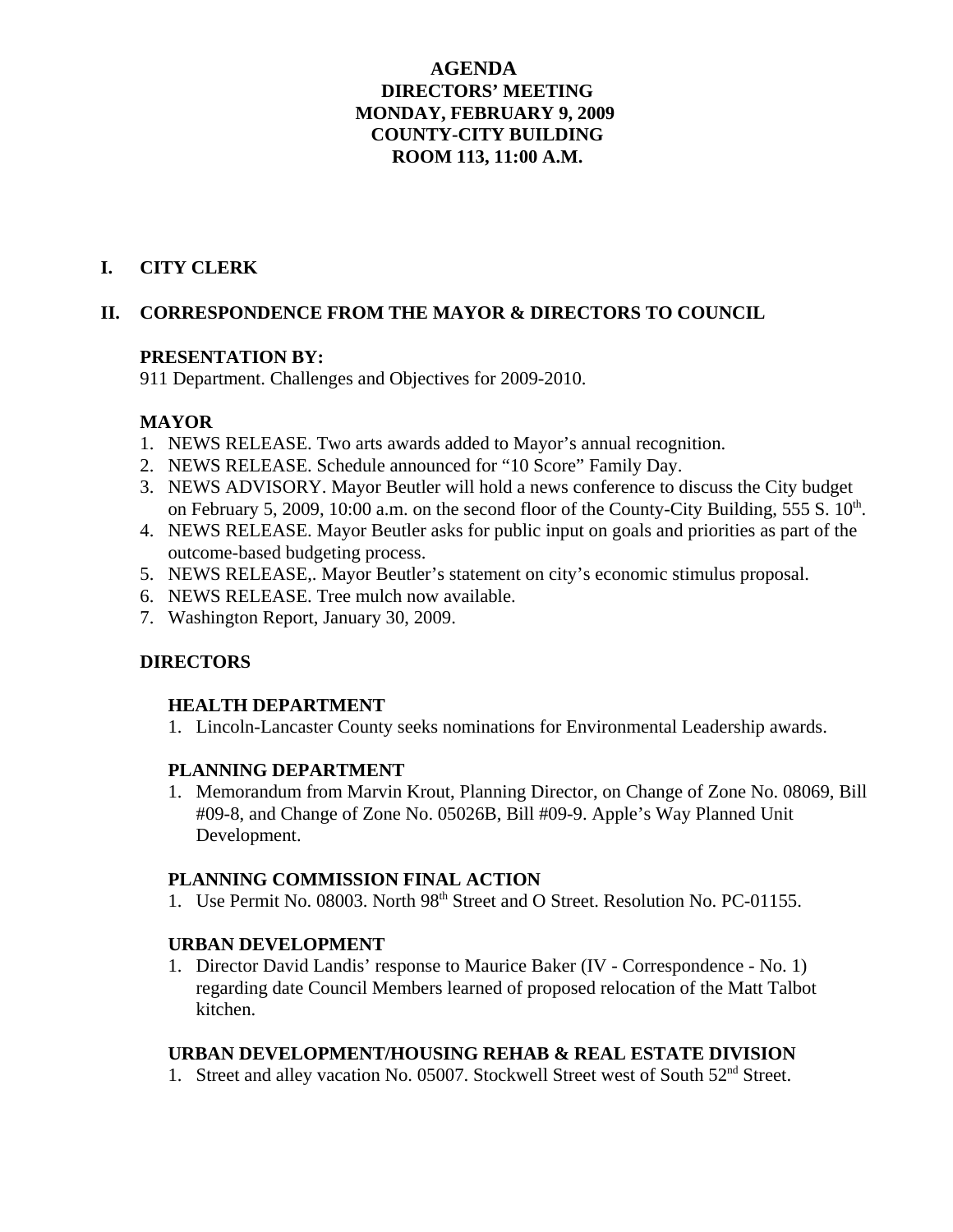## **III. COUNCIL RFI'S & CITIZENS CORRESPONDENCE TO INDIVIDUAL COUNCIL MEMBERS**

## **ROBIN ESCHLIMAN**

1. Request to Greg MacLean, Public Works & Utilities Director - RE: JAVA Meeting (RFI#19 - 01/30/09)

## **IV. CORRESPONDENCE FROM CITIZENS TO COUNCIL**

- 1. InterLinc correspondence from Maurice Baker on date Council Members learned of the proposed relocation of the Matt Talbot kitchen. (Response under Urban Development, No. 1)
- 2. Letter and newspaper article from Bob and Mary Reeves regarding spending more for the City's infrastructure and maintenance of existing City services (police, fire) but not spending on expensive new projects (arena) in these economic tough times.
- 3. Faxed information from Don Eret on bill LB 410, requiring that election recounts be performed manually.
- 4. Revision to the Community Health Endowment of Lincoln (CHE) Bylaws.

## **V. ADJOURNMENT**

W:\FILES\CITYCOUN\WP\DA020909.wpd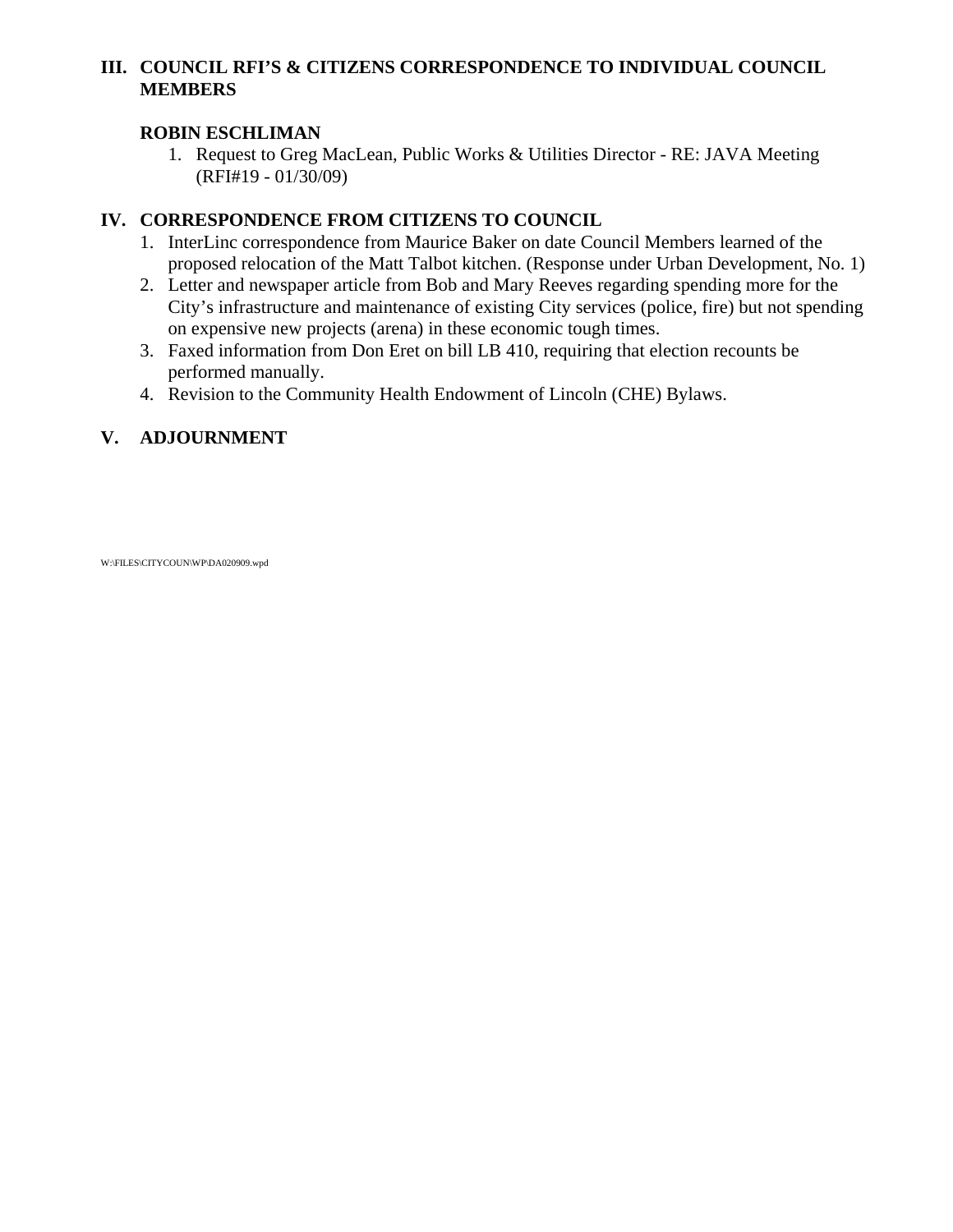#### **DIRECTORS' MEETING MINUTES MONDAY, FEBRUARY 9, 2009 11:00 a.m. COUNTY/CITY BUILDING CONFERENCE ROOM 113**

**Council Members Present:** Robin Eschliman, Chair; Doug Emery, Vice-Chair; Ken Svoboda, Dan Marvin, John Spatz, Jon Camp, Jonathan Cook

**Others Present:** Rick Hoppe, Trish Owen, Denise Pearce, Mayor's Office; City Clerk Joan Ross; John Hendry, City Attorney; Julie Righter, Emergency Communications/911; and Tammy Grammer, City Council Secretary

Ms. Eschliman opened the meeting at 11:13 a.m.

Location Announcement of the Nebraska Open Meetings Act: A Copy of the Nebraska Open Meetings Act is Located on the Wall at the Rear of this Room.

## **I. CITY CLERK -**

City Clerk Joan Ross stated on their Agenda today, Items 8 & 9 will be called together. They have some change in ownership and a change in management and just a brief heads up they have a parking lot to the north of that building and its not quite meeting code on the parking lot design standards, so there will be a Resolution, we'll have that condition contained in there for approval. *[#8, Application of red9, LLC dba red9 for a Class C liquor and Class K catering license at 322 South 9th Street.; and #9, Manager application of Troy D. Peterson for red9, LLC dba red9 at 322 South 9th Street.]*

For Item 10, she just handed out a Motion-To-Amend #1. For a minor correction of three-year period to four-year period. *[#10, 09-11, Approving a four year/5,000 hour lease agreement with a buy out option between the City and 1st Source Bank for the lease of one fourwheel street sweeper for sweeping of residential and arterial streets.]*

Items 11 & 12 will be called together. On Item 12, they have a Motion-To-Amend that was in their packet. *[#11, 09R-17, Comp. Plan Conformity 08028 - Approving and adopting proposed amendments to the Antelope Valley Redevelopment Plan to add the "Antelope Village Project" for redevelopment of the block between 23rd and 24th Streets, P and Q Streets, for an office/condominium building to include office space, a community room, workout facilities, 8 to 10 condo units on the second and third floors and 18 townhouses for home ownership.; and #12, 09-12, Change of Zone 08066 - Application of the Planning Director for a Planned Unit Development District designation for the Antelope Village PUD and modifications to the standards of the underlying zoning district, subdivision ordinance and design standards, for*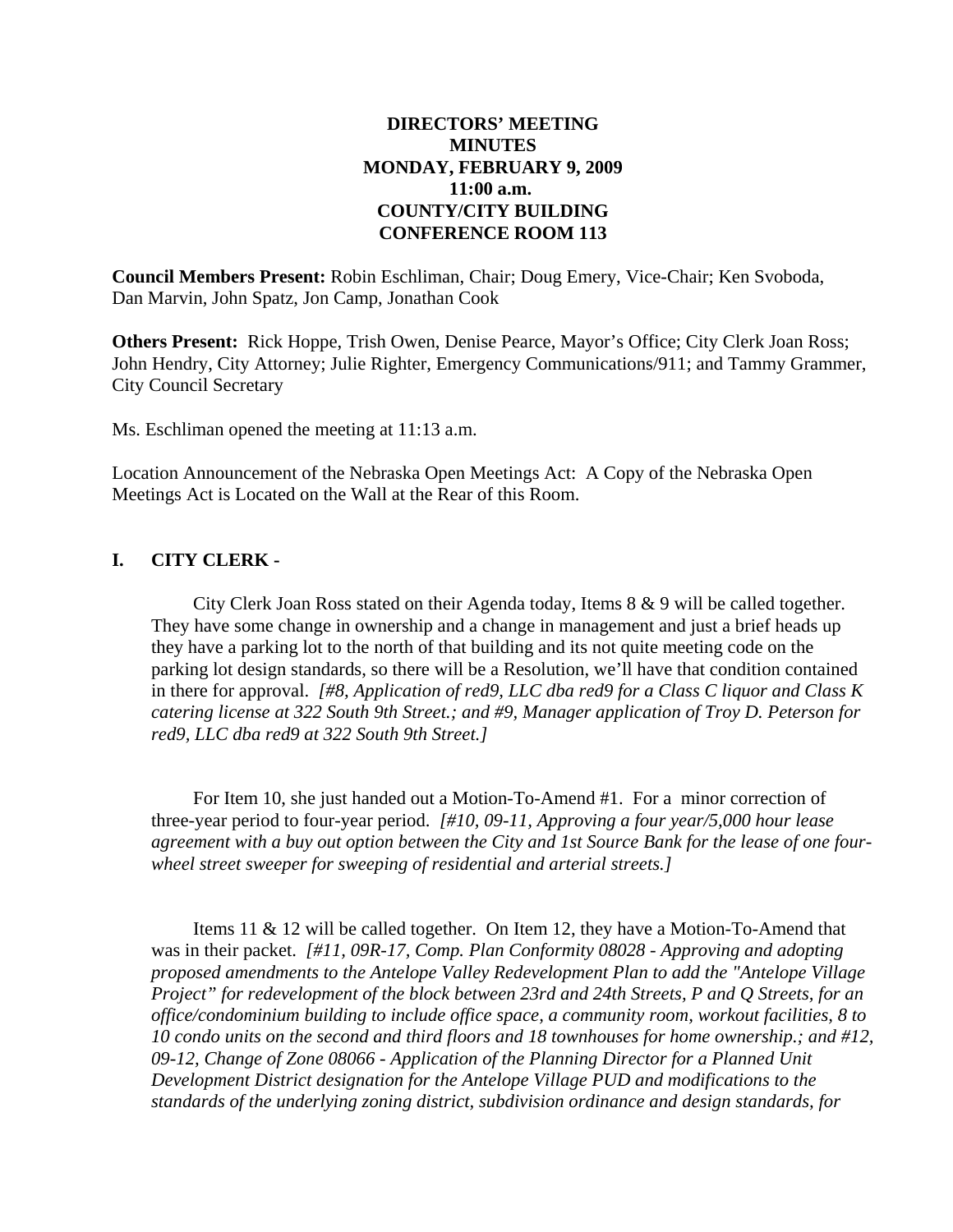*dwellings on the first floor in the B-3 district, reduction of front and rear setbacks, increase in height limit for the R-6 district, reduction of lot area for two-family, townhouses and multiple dwellings, reduction of parking requirements in the R-6 district, porches in the required front yard, prohibit off premises signs, prohibit pole signs and allow increased area for ground signs, over a four-block area from N. 22nd Street to N. 24th Street and from P Street to R Street.]*

Items 13 & 14 will be called together. [*#13, 09R-19, Comp. Plan Conformity 08026 - Approving and adopting a proposed amendment to the North 27th Street Corridor and Environs Redevelopment Plan to add the "Little Saigon Commercial Development Project" for an approximately 8,400 sq. ft. commercial/retail building, on property generally located at North 26th Street and W Street.; and #14, 09-13, Change of Zone 08067 - Application of the Urban Development Department for a change of zone from I-1 Industrial District and R-6 Residential District to B-3 Commercial District on property owned by T. Nguyen Hung, generally located between N. 26th Street and N. 27th St., north of W Street.]*

#### **II. CORRESPONDENCE FROM THE MAYOR & DIRECTORS TO COUNCIL -**

#### **PRESENTATION BY: -**

Julie Righter, Emergency Communications/911 Manager gave a presentation on the 911 Center challenges and objectives for 2009-2010. *[See Attachment 'A']* 

#### **MAYOR -**

- 1. NEWS RELEASE RE: Two Arts Awards Added To Mayor's Annual Recognition. NO **COMMENTS**
- 2. NEWS RELEASE RE: Schedule Announced for "10 Score" Family Day. NO COMMENTS
- 3. NEWS ADVISORY RE: Mayor Beutler News Conference to discuss the City budget on 02/05/09, 10:00 a.m. on the  $2<sup>nd</sup>$  floor of the County/City Building, 555 S. 10<sup>th</sup>. - NO **COMMENTS**
- 4. NEWS RELEASE RE: Mayor Beutler Asks For Public Input On Goals and Priorities As Part Of The Outcome-Based Budgeting Process. - NO COMMENTS
- 5. NEWS RELEASE RE: Mayor Beutler's Statement On City's Economic Stimulus Proposal. - NO COMMENTS
- 6. NEWS RELEASE RE: Tree Mulch Now Available. NO COMMENTS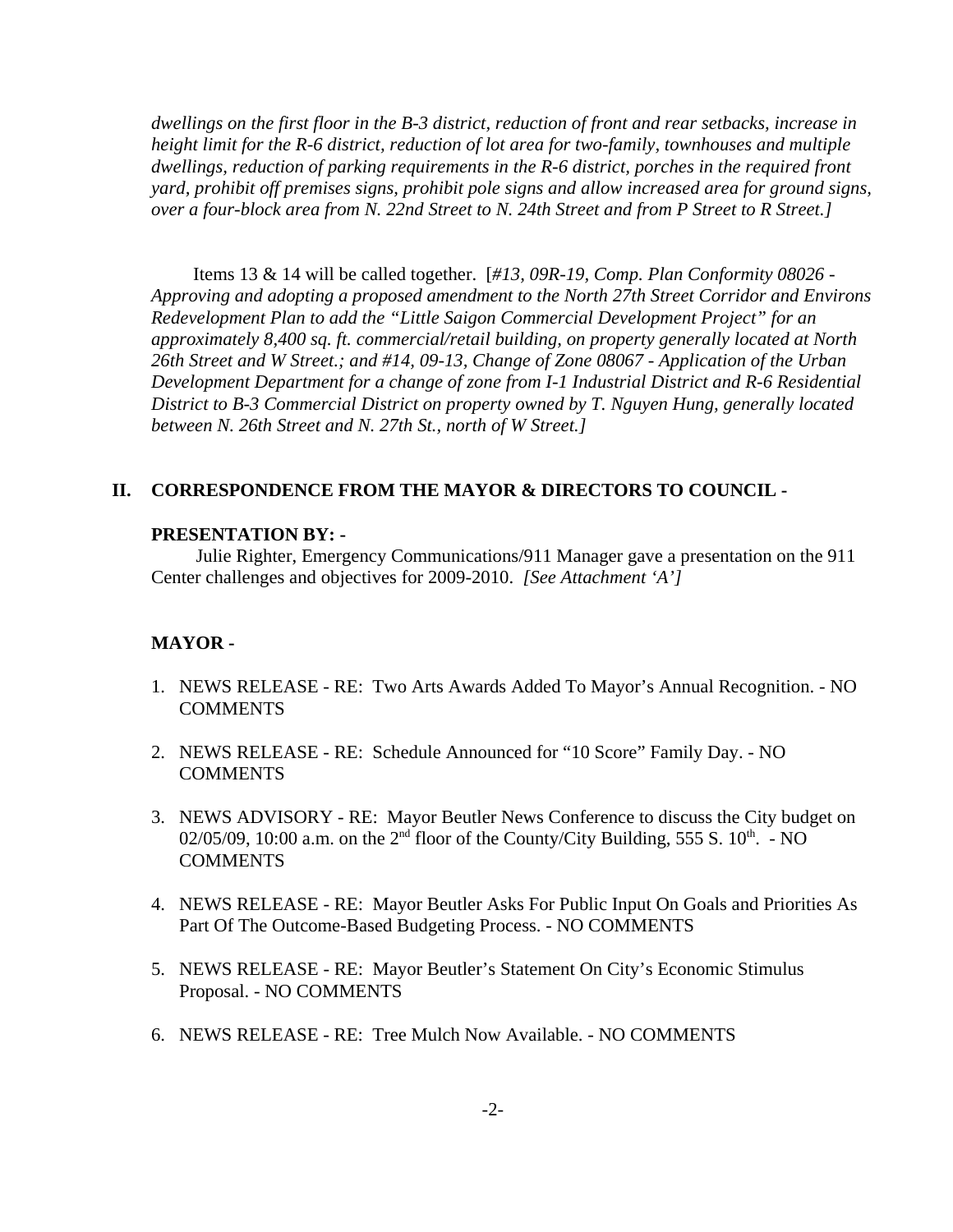7. Washington Report - January 30, 2009. - NO COMMENTS

## **DIRECTORS -**

#### **HEALTH -**

1. NEWS RELEASE - RE: Lincoln-Lancaster County Seeks Nominations For Environmental Leadership Awards. - NO COMMENTS

#### **PLANNING -**

1. Memo from Marvin Krout - RE: Change of Zone #08069 (Bill #09-8) and Change of Zone #05026B (Bill #09-9) - Apple's Way Planned Unit Development. - NO **COMMENTS** 

#### **PLANNING COMMISSION FINAL ACTION** . . . . .

1. Use Permit #08003 - North 98<sup>th</sup> Street and O Street - Resolution No. PC-01155. - NO **COMMENTS** 

## **URBAN DEVELOPMENT -**

1. Response E-Mail from David Landis to Maurice Baker (IV. Correspondence #1) - RE: Date Council Members learned of proposed relocation of the Matt Talbot Kitchen. - NO COMMENTS

#### **URBAN DEVELOPMENT/HOUSING REHAB & REAL ESTATE DIVISION** -

1. Memo from Clinton W. Thomas - RE: Street & Alley Vacation #05007 - Stockwell Street west of South 52<sup>nd</sup> Street. - NO COMMENTS

## **III. COUNCIL RFI'S & CITIZENS CORRESPONDENCE TO INDIVIDUAL COUNCIL MEMBERS -**

**JON CAMP -** No Comments

**JONATHAN COOK -** No Comments

**DOUG EMERY -** No Comments

#### **ROBIN ESCHLIMAN -** No Comments

1. Request to Greg MacLean, Public Works & Utilities Director - RE: JAVA Meeting (RFI#19 - 01/30/09). - NO COMMENTS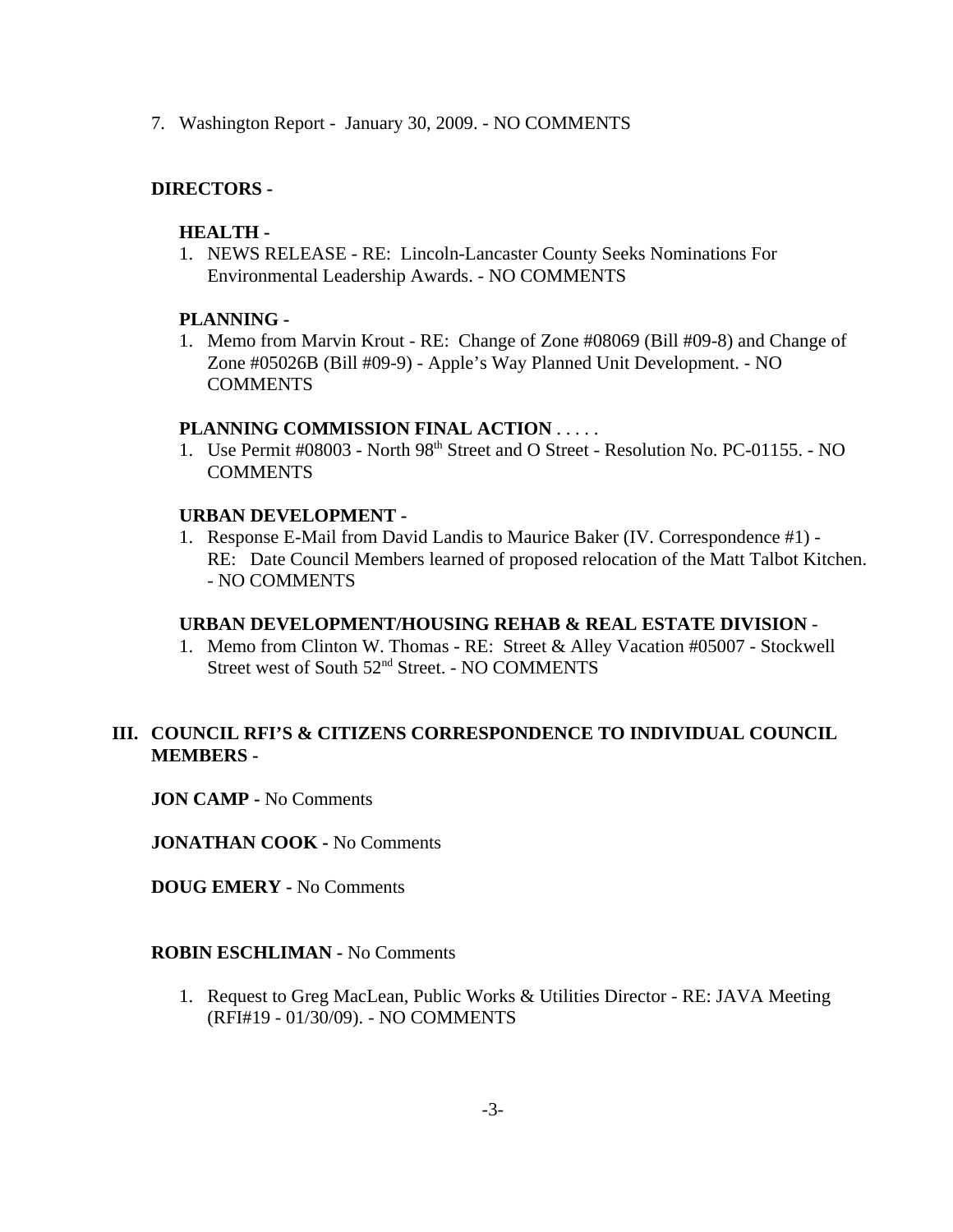#### **DAN MARVIN -** No Comments

**JOHN SPATZ -** No Comments

**KEN SVOBODA -** No Comments

## **IV. CORRESPONDENCE FROM CITIZENS TO COUNCIL -**

- 1. E-Mail from Maurice Baker RE: On date Council Members learned of the proposed relocation of the Matt Talbot Kitchen (Response under Urban Development, #1). - NO **COMMENTS**
- 2. Letter & Newspaper Article from Bob & Mary Reeves RE: Spending more for the City's infrastructure and maintenance of existing City services (police, fire) but not spending on expensive new projects (arena) in these economic tough times. - NO COMMENTS
- 3. Faxed Material from Don Eret RE: On Bill LB 410, requiring that election recounts be performed manually. - NO COMMENTS
- 4. Material from Bill Lester, CHE RE: Revision to the Community Health Endowment of Lincoln (CHE) Bylaws. - NO COMMENTS

# **ADDENDUM - (For February 9th)**

#### **I. CITY CLERK -** None

## **II. CORRESPONDENCE FROM THE MAYOR & DIRECTORS TO COUNCIL MAYOR -**

- 1. NEWS ADVISORY RE: Mayor Beutler's Public Schedule Week of February 7 through 13, 2009 - Schedule subject to change. - NO COMMENTS
- 2. NEWS RELEASE RE: Section Of North 27<sup>th</sup> To Close Tuesday Night For Bridge Placement. - NO COMMENTS

**DIRECTORS -** None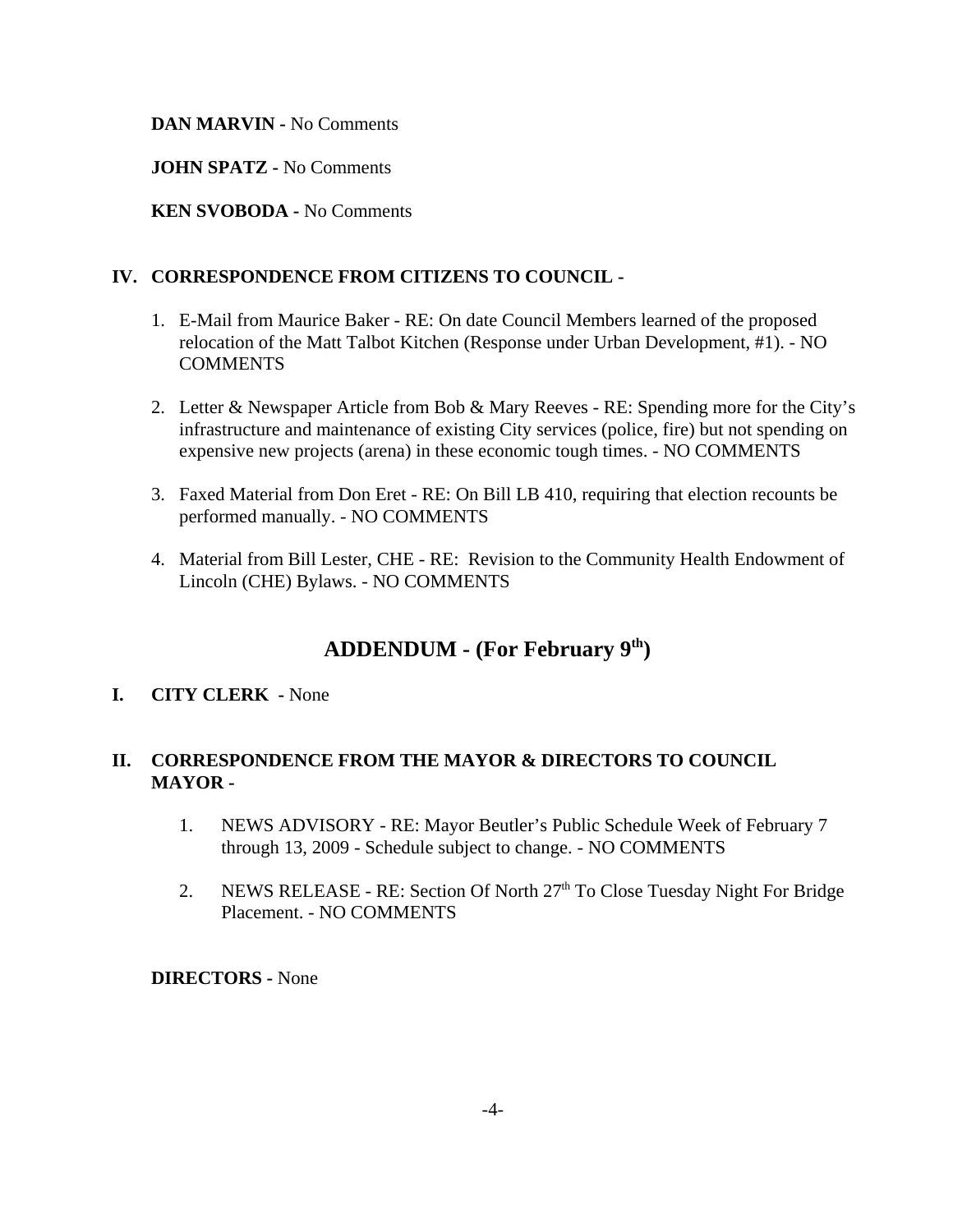## **III. COUNCIL RFI'S & CITIZENS CORRESPONDENCE TO INDIVIDUAL COUNCIL MEMBERS -**

#### **JON CAMP -**

- 1. E-Mail from Lou Mittan RE: Matt Talbot. NO COMMENTS
- 2. E-Mail to Dave Landis, Urban Development Director RE: NeighborWorks Land Sale proposed. - NO COMMENTS
- 3. E-Mail to Greg MacLean, Public Works & Utilities Director RE: Antelope Valley Pre-Council and Questions. - NO COMMENTS
- 4. E-Mail to Chair Robin Eschliman Stimulus Package Projects. NO COMMENTS

## **IV. CORRESPONDENCE FROM CITIZENS TO COUNCIL -**

- 1. E-Mail from Bob & Mary Lou Reeves RE: Opposed to Matt Talbot move. NO COMMENTS
- 2. E-Mail RE: Opposed to Matt Talbot Relocation to the Carnegie Library. NO COMMENTS
- 3. E-Mail from Renee Malone RE: Please vote "AGAINST" Matt Talbot's request for relocation to N. 27<sup>th</sup> Street. - NO COMMENTS
- 4. E-Mail from Amy Birky RE: Supports the relocation of Matt Talbot. NO COMMENTS
- 5. E-Mail from Maurice Baker RE: Opposed to Matt Talbot relocation to N.  $27<sup>th</sup>$  Street. NO COMMENTS
- 6. E-Mail from Liz Bonney RE: Matt Talbot Kitchen. NO COMMENTS
- 7. Letter from Gary Blattert, President, Earl Carter Lumber Co. RE: Matt Talbot Kitchen. NO COMMENTS

[End of Addendum]

## **V. MEETING ADJOURNED - Approximately at 11:40 a.m.**

dm020909/tjg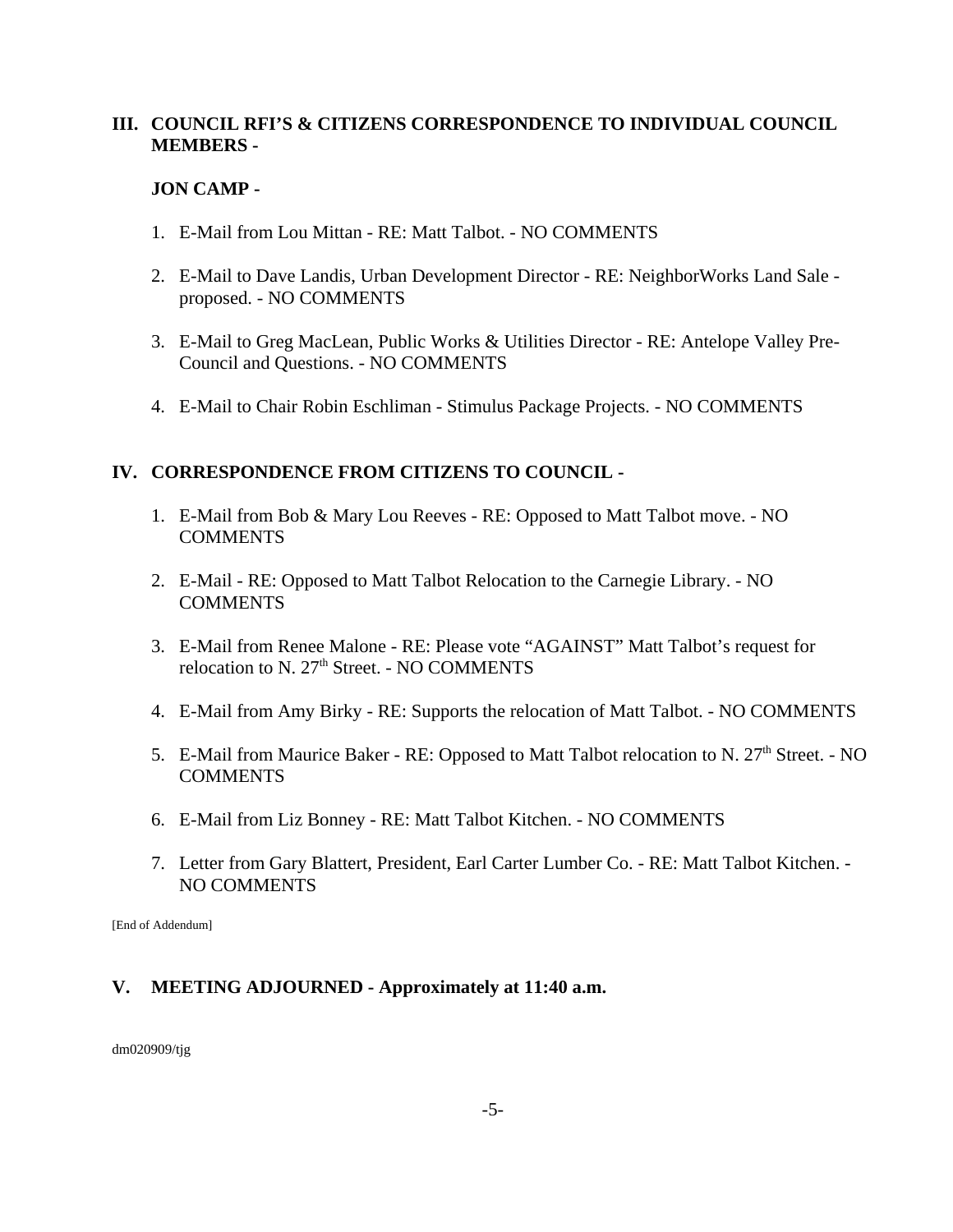#### Objectives 2009-10 911 Center

Ÿ

Attachmen-

1. Are there interpretations of law (federal regulations, state statutes, City Charter provisions or ordinances, Mayor's executive orders, or the department's published administrative procedures) that impact the provision of your Department's services that need further clarification or review?

> The Nebraska Public Service Commission has been collecting Wireless Enhanced 911 funds at \$.50 per cell phone for several years. This fund, while continuing to grow, has largely benefited those outside of Lincoln as they implement the technology needed for locating cellular callers. The PSC has been in the process of developing rules for disbursement of wireless 911 funds for over two years while the wireline/landline 911 surcharges have continued to drop. This is happening because people are converting to cellular only for their home telephony. We have filed comments with the PSC requesting funding of operational costs related to 911 with no progress to date. LB652 allows for wireless carriers to receive up to 50% of the fund balance after recurring costs are paid and still does not allow local reimbursement for 911 operations and provision of service. For wireline 911 services, Nebraska State Statute 86-435 allows local jurisdictions to charge up to \$1.00 per access line for the operation of 911 service, with the exception of Douglas County. Lincoln/Lancaster County has been at this cap for several years.

2. What should be changed or modified in your Department to better provide current services and which do not require additional financial resources?

> As stated by LPD, there are opportunities for merging functions that could result in overall cost savings and improvement of services. In the future, Next Generation 911 (NG911) will be a completely IP based 911 telephone routing system which opens up many possibilities for becoming a regional (contract) communications center. We were recently asked to consider providing 911 services for a small town almost 60 miles from Lincoln. While we are not certain if this opportunity will work out it certainly has made us more aware of the potential for expanding the services we offer while possibly bringing in additional revenue.

> A close look should also be made at other call intake operations within the City. Are there other call centers operating that would be a good fit for merger with 911? The Police Service Desk, Animal Control Dispatch, Health Department all come to mind however without a close analysis of workflow and work assignments we don't know what the potential cost saving would be if any. What we might find is that each of these other operations performs other functions other than call intake and it would not be efficient to divert calls to another location due to the expertise and linkage to other duties required of the position.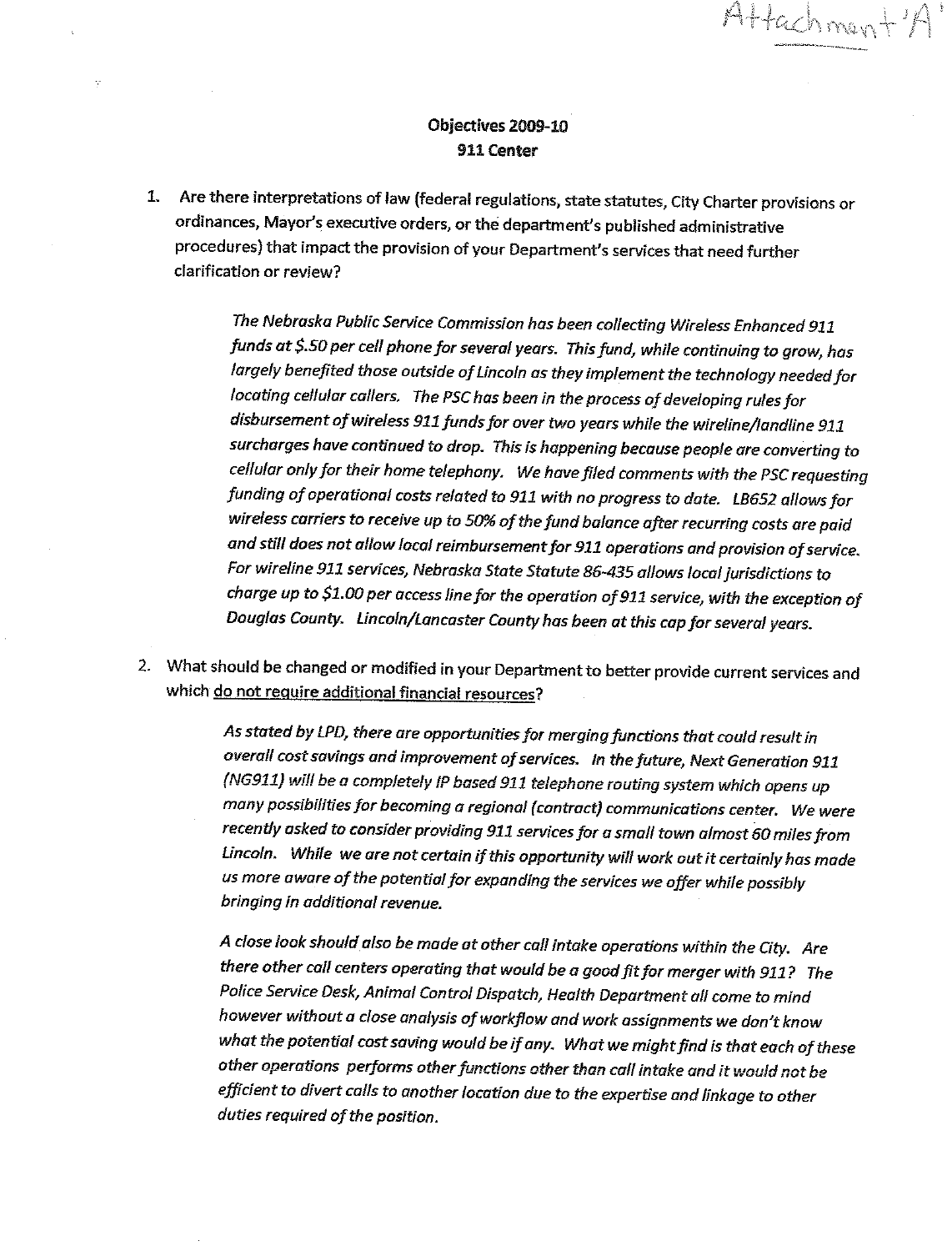3. What should be changed or modified in your Department to better provide current services which do require additional financial resources?

> Staffing is always at the top of our priority list as it is our primary resource for delivery of service. While gains were made in the 2008/2009 fiscal year we still lag behind where we should be for number of staff, based upon net available work hours, required training and other factors.

Staff in-service training, by necessity, is primarily developed in-house or is facilitated by other governmental agencies in the area. We have been unable to budget for some of the quality training that is available from outside sources such as the APCO Active Shooter course. Directly related to staffing, it is not just the cost of the course but also the cost of the overtime for the employee to attend the course or to replace the employee in the Center (backfill).

The 911 Communications Center has outgrown its current space. While we struggle to maintain the facility and equipment that we have, it is worn out. Our 911 consoles (desks) are not ergonomic, heating and air has been problematic from the beginning due to design issues, and several functions within the Center do not have adequate space to efficiently accomplish their mission. As an example, the Emergency Operations Center (EOC) was designed as a shared use area for 911 Training and Emergency Management/ Incident Management. The EOC is now routinely used as office space for one Emergency Management worker, two 911 Dispatchers assigned to CALEA, and two 911 Technical Support (GIS and CAD) Dispatchers. The EOC can no longer be used for our Training Academy and is undersized for any type of Incident Management. The Radio Shop also struggles with space, with limited storage and no private areas for technical work on equipment.

There is no contingency funding for technology needs. We struggle to budget for replacement PC's for the CAD system and have been dependent upon funding from the PSC for 911 Telephone System needs. The Radio System is aging and has several key components that are beyond technology end-of-life and should they fail, repair or replacement could be impossible.

The city and the county have been the recipients of new end user equipment over the last several years not just for public safety but all departments utilizing the city's radio infrastructure, first through Homeland Security funding and then through the Nextel rebanding project. Other than the Police Department budgeting for mobiles with replacement vehicles we are not aware of any planning or recognition by users that they need to consider their radios to be an integral piece of equipment that needs to be routinely replaced every 5 to 7 years. Also of concern are those departments who are selecting cell phones over radios to accommodate declining budget dollars without consideration of emergency operating needs.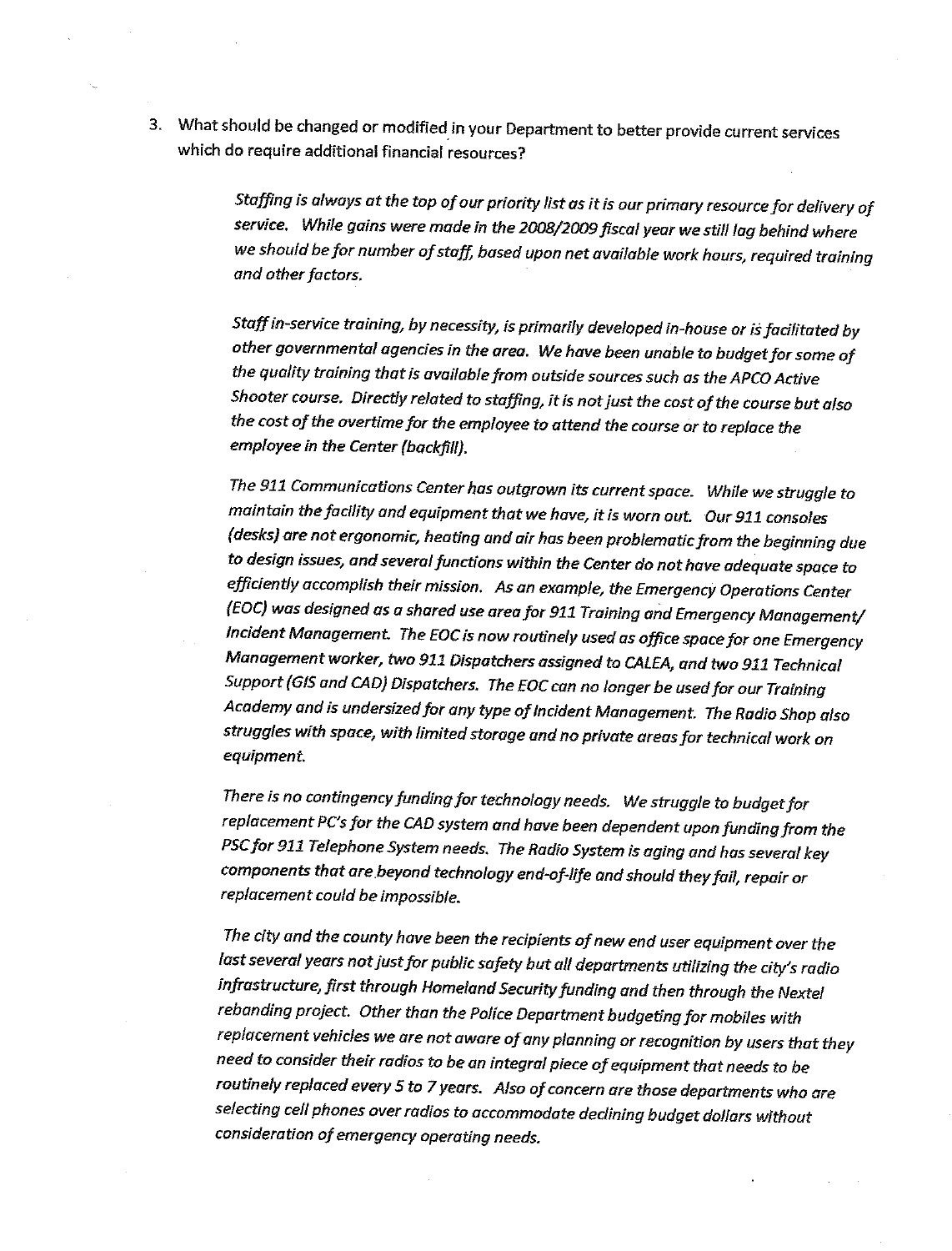As our Capital Improvement Projects have been pushed out year after year basic infrastructure needs are reaching a critical state. At some point we cannot afford to continue to do nothing.

4. If you had to discontinue at least one current program or service, what would it be and for what  $reason?$ 

> Our Public Education program provides outreach and education to the community through a variety of venues. During the last year our Public Education Committee members had contact with almost 2,500 individuals, adult and children, either through tours of the 911 Center or presentations, primarily in schools and at community meetings, providing information on 911, how it works and what to expect if you call. Our group hopes to expand its outreach into the minority populations of our city through contact with El Centro de los Americas, the Asian Community Center, Lincoln Public Schools and other locations to be identified. Lincoln 911 has applied for a Community Health Endowment (CHE) grant to fund a Spanish/English 911 Simulator to be used in conjunction with our established Public Education program.

5. What new services do you think your department should provide and for what reason?

Next Generation 911 (NG911) will bring new complexities to 911. The ability to receive a text message, a picture of a suspect, and a video of a crime in progress are just around the corner and we must be ready with both technology and training.

We are currently preparing to accommodate receipt of data from a variety of directions, for example state radio interoperability, bank robbery GPS suspect tracking, the University of Nebraska Student WARN system, just to name a few. All require connectivity to the outside world that we currently do not allow.

Additional funding is needed for off-site training of our communications professionals. Public safety communications/911 is a very specialized field and the availability of local training is limited. Attending the APCO and NENA National Conferences provides some of the best training available to the profession however due to restrictions in travel our ability to send more than one or two people to these types of forums is greatly limited. While it is not fiscally responsible or even logistically possible to send our entire staff to these Conferences we need to be able to explore what topics need to be taught and who are the quality trainers we can bring in for our staff. Through this resource, in the past we have been able to identify quality training sessions performed by other public safety professionals at minimal cost to the city.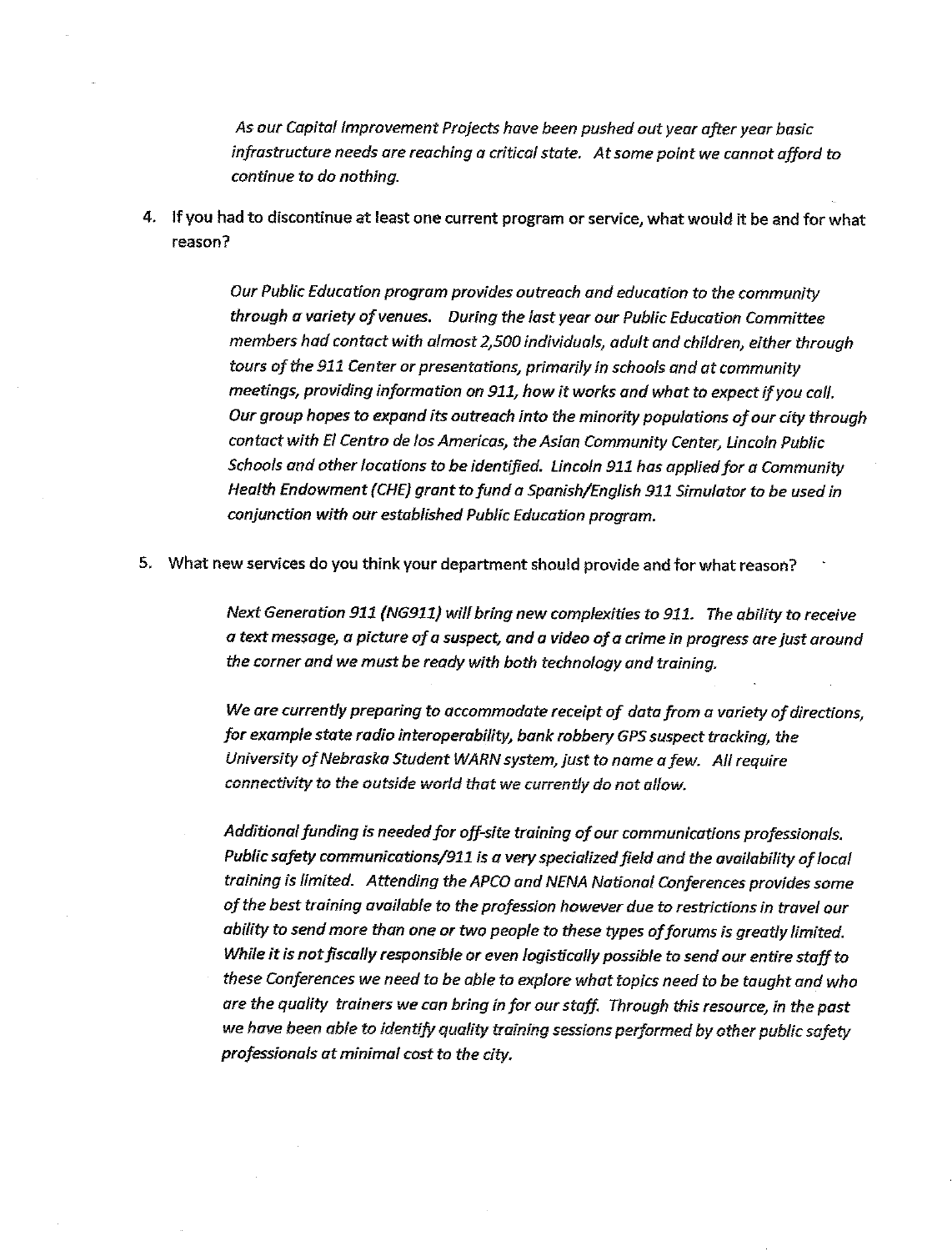6. With respect to any of the above questions, have you explored, or has your staff explored best management practices elsewhere in the country?

> Yes. As LPD stated in their presentation, we are regularly comparing our practices to the 218 Public Safety Communications Standards of the Commission for the Accreditation of Law Enforcement Agencies. We are also very active in the Association of Public Safety Communications Officials (APCO), a standards setting communications association. I have personally chaired the APCO Call Center Standards Committee for the last three years, leading a group that has developed several standards including minimum Training Standards for Communications Training Officer (CTO), minimum Training Standards for Communications Shift Supervisor, and others. Our staff also actively participates in PCASN, Public Safety Communications Accreditation Support Network, exchanging information with other communications professionals related to operations and accreditation. Several 911 staff are currently studying for certification as Emergency Number Professional (ENP) through the National Emergency Number Association (NENA). We subscribe to listserves associated with APCO, NENA, and 911Dispatch, actively seeking comment and discussion regarding common issues that we face.

7. With respect to responses provided in 1 through 3 and 5 above, what do you want to accomplish in budget year 2009-2010 (list in priority order with number 1 being the highest priority)? Please consider the citywide outcomes and goals in your response.

> Public safety calltaking is the entry point for accessing public safety services in our community. The 911 Center plays an integral role in the Priority Goals of maintaining a low crime rate and timely and efficient incident management.

- 1. Maintain current staffing levels.
- 2. Provide in-service training pertinent to the needs of user agencies and the community
- 3. Pursue funding from the Public Service Commission for telephone system upgrades
- 4. Implement AVL for LPD, LFR and LSO which will allow the computer aided dispatch system to provide closest unit recommendations
- 5. Implement technology to allow data inputs from variety of sources
- 6. Pursue regional 911 Center concept
- 8. How can other departments contribute to the goals you have prioritized in number 7 above?

The City Department's listed by the police department will is also be key for us for the same reasons. Neighborhood livability and a low crime rate are definitely factors in the number and types of calls the 911 Center answers.